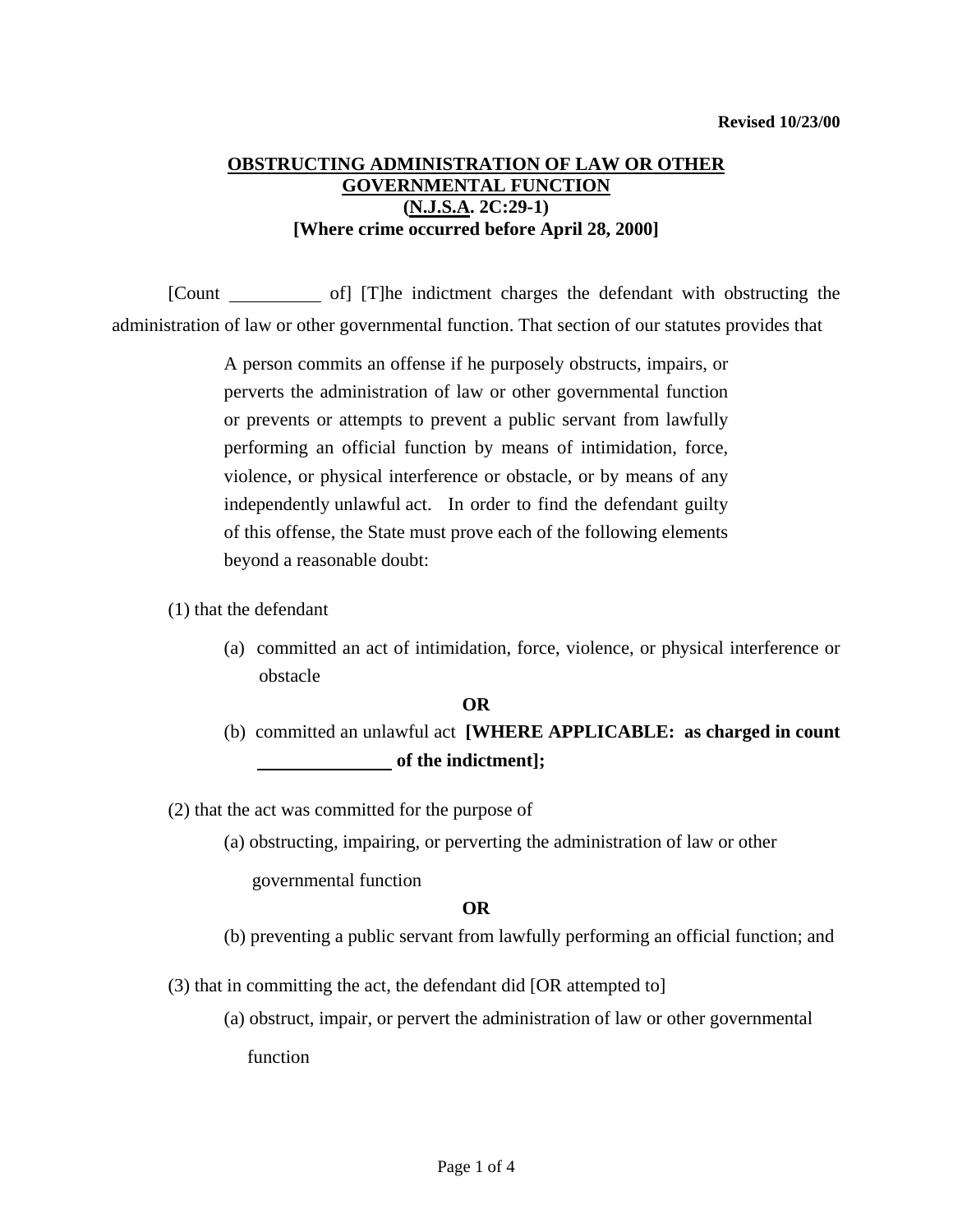## **OR**

(b) prevent a public servant from lawfully performing an official function.

 The first element that the State must prove beyond a reasonable doubt is that the defendant committed

> (a) an act of intimidation, force, violence, or physical interference or obstacle. In other words, the State must prove that the defendant affirmatively did something to interfere or place an obstacle to prevent the public servant from performing an official function.<sup>[1](#page-0-0)</sup> Specifically, the State alleges that the defendant committed the act of .

## **OR**

(b) an unlawful act: in other words, an act that is, without regard to its purpose to obstruct justice, already declared illegal. $<sup>2</sup>$  $<sup>2</sup>$  $<sup>2</sup>$  In this case, the State</sup> alleges that the defendant committed the unlawful act of . I have already defined the elements of that crime (or will define the elements of that crime) in my instructions concerning count  $\frac{3}{2}$  $\frac{3}{2}$  $\frac{3}{2}$  You cannot find the defendant guilty of obstructing the administration of law or other governmental function unless you find him/her guilty beyond a reasonable doubt of having committed this unlawful act [OR the crime charged in  $count$  ].

 The second element that the State must prove beyond a reasonable doubt is that the defendant committed the unlawful act(s) for the purpose of [obstructing, impairing, or perverting the administration of law or other governmental function] OR [preventing a public servant from

 $\frac{1}{1}$  $\frac{1}{2}$  State v. Berlow, 284 N.J. Super. 356, 360 (Law Div. 1995).

<span id="page-1-0"></span>II Commentary, Final Report of the New Jersey Criminal Law Revision Commission, N.J.S.A. 2C:29-1, comment 4, page 282 (1971). See also State v. Perlstein, 206 N.J. Super. 215, 222 (App. Div. 1980).

<span id="page-1-2"></span><span id="page-1-1"></span>This alternative instruction is included for use in those cases in which the State's theory is that the only act of obstruction or interference the defendant is alleged to have committed is also a crime that is the subject of a separate count in the indictment on which the defendant is being tried. See, for instance, State v. Branch, 155 N.J. 317, 328 (1998) (referring to Model Criminal Jury Charge on "Felony Murder – Slayer Participant" [January 27, 1997]); State v. Grey, 147 N.J. 4, 17 (1996).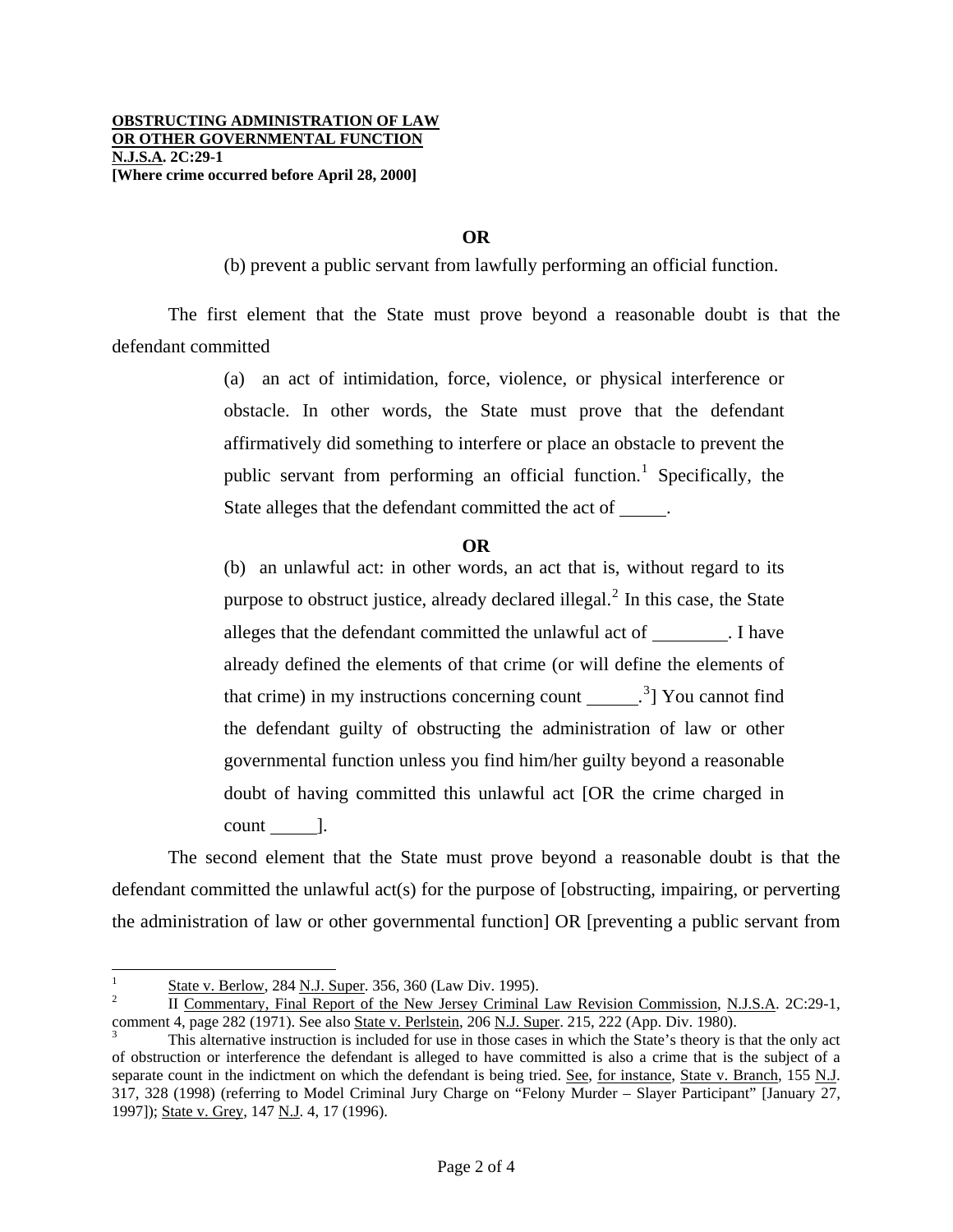lawfully performing an official function].

l

 A person acts purposely with respect to the nature of his/her conduct or a result thereof if it is his/her conscious object to engage in conduct of that nature or to cause such a result. A person acts purposely with respect to attendant circumstances if he/she is aware of the existence of such circumstances or he/she believes or hopes that they exist.

 Purpose is a condition of the mind that cannot be seen and that can be determined only by inferences from conduct, words or acts. A state of mind is rarely susceptible of direct proof but must ordinarily be inferred from the facts. Therefore, it is not necessary that the State produce witnesses to testify that an accused said that he/she had a certain state of mind when he/she engaged in a particular act. It is within your power to find that such proof has been furnished beyond a reasonable doubt by inference, which may arise from the nature of defendant's acts and conduct, from all that he/she said and did at the particular time and place, and from all surrounding circumstances.

 The third element that the State must prove beyond a reasonable doubt is that in committing the act, the defendant did (OR attempted to<sup>[4](#page-1-2)</sup>)

(a) obstruct, impair, or pervert the administration of law or the official governmental function of .

### **OR**

(b) prevent a public servant from lawfully performing an official function. A public servant means any officer or employee of government. In this case, the State alleges that the defendant prevented (or attempted to prevent) a [choose] applicable title set forth in N.J.S.A. 2C:27-1g] from lawfully performing the official function of .

<span id="page-2-0"></span> [**CHARGE WHEN APPLICABLE:** You cannot find the defendant guilty of this charge if he/she and a public servant engaged in a private altercation that happens to

<sup>4</sup> When an attempt to prevent a public servant from lawfully performing an official function is alleged, or when attempt to commit the obstructing act is charged pursuant to N.J.S.A. 2C:5-1, include the Model Jury Charge on the definition of attempt.